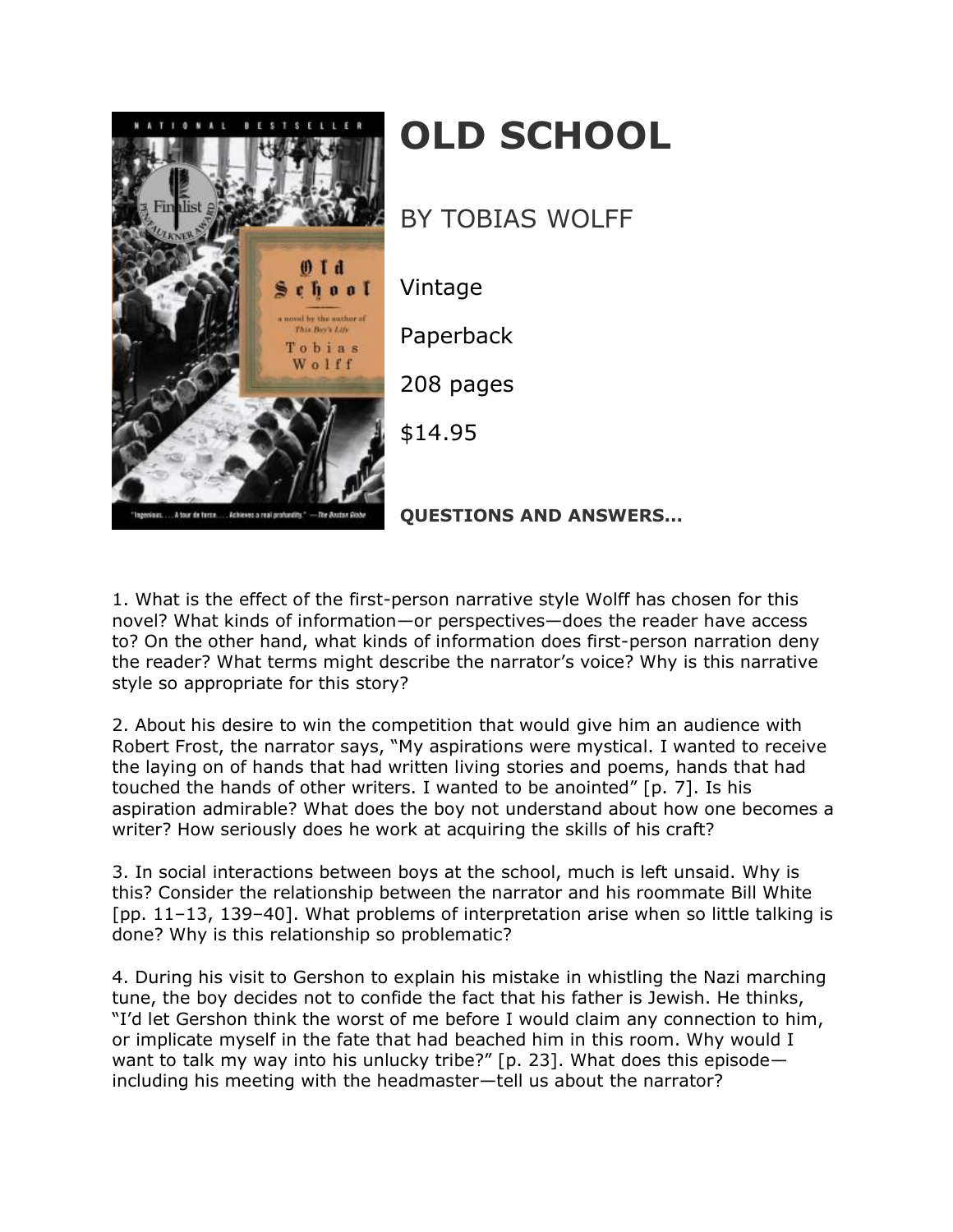5. Very early on, the narrator tells us that the school adhered informally "to a system of honors that valued nothing you hadn't done for yourself." He goes on to say "Dean Makepeace had been a friend of Hemingway's during World War I and was said to have served as the model for Jake's fishing buddy Bill in **The Sun Also Rises**" [p. 4]. What seems here like casual exposition is seen later to be foreshadowing, linking the acts of deception committed by the boy and the headmaster. What other examples do you find of Wolff's careful attention to the structure of the novel?

6. Having related his experience of Frost's poem "After Apple-Picking," the headmaster tells the boys, "Make no mistake . . . a true piece of writing is a dangerous thing. It can change your life" [p. 47]. Why is writing dangerous in this novel, and for whom?

7. Reading **The Fountainhead**, the narrator says, "I was discovering the force of my will. . . . I understood that nothing stood between me and my greatest desires nothing between me and greatness itself—but the temptation to doubt my will and bow to counsels of moderation, expedience, and conventional morality, and shrink into the long, slow death of respectability" [p. 68]. Why does Ayn Rand's writing have such a powerful effect on him, and why does his initial excitement fade upon actually meeting the author? The boy also learns an important lesson when he rereads the stories of Hemingway, whom Ayn Rand has attacked as a creator of "weak, defeated people" [p. 84]. What does he realize, and how is this lesson important for what happens later [pp. 95–99]?

8. As he looks toward graduation, the narrator says it was a "dream that produced the school, not merely English-envy but the yearning for a chivalric world apart from the din of scandal and cheap dispute, the hustles and schemes of modernity itself. As I recognized this dream I also sensed its futility, but so what? . . . With still a month to graduation I was already damp with nostalgia" [p. 134]. If literature plays a critical role in both the school's chivalric ideal and in the nostalgia the narrator feels, is literature an alternate world in which the narrator would prefer to exist? What is ironic about the above passage?

9. **Old School** is in large part an examination of the process by which a boy tries to become the person he most desires to be. What does Wolff seem to suggest about the process of self-formation and the fragility of the ego?

10. What is most impressive about the story "Summer Dance" and why does it appeal to the boy so powerfully? Why in typing it does he feel "an intuition of gracious release" [p. 126]? Is this his moment of learning how to "begin to write truly" [p. 126]? Why is it important that he never considers his submission of the story—with slight changes—a deliberate act of plagiarism?

11. The competitors for literary awards are all indebted to other writers: "All of us owed someone, Hemingway or Cummings or Kerouac—or all of them, and more. We wouldn't have admitted to it but the knowledge was surely there, because imitation was the only charge we never brought against the submissions we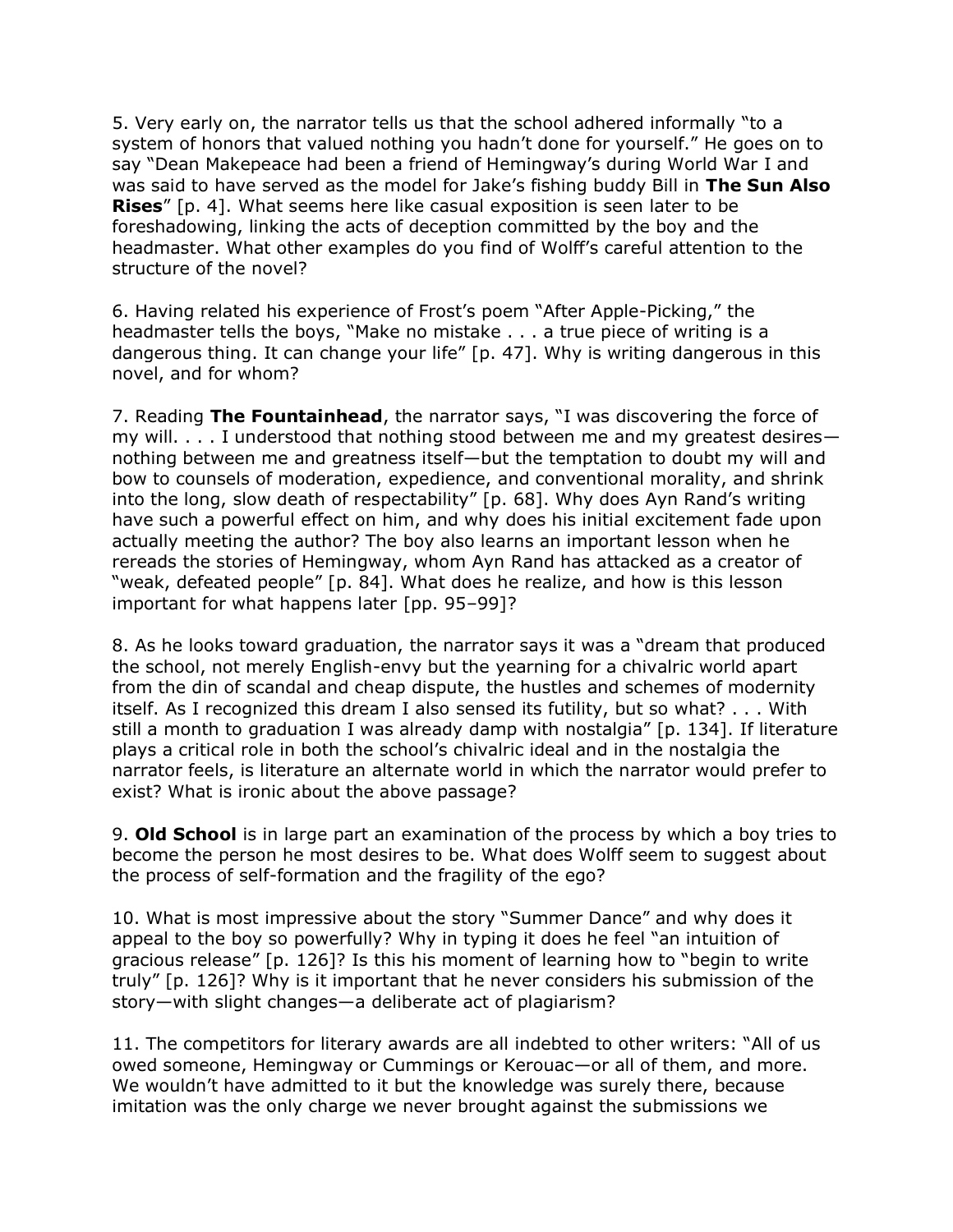mocked so cruelly" [p. 14]. Can it sometimes be difficult to draw a line between healthy imitation and plagiarism? Is the school's harsh response to the boy's use of another writer's story unfair?

12. Speaking of **Old School** in an interview, Tobias Wolff said, "For this novel to work, the reader has to believe in these boys becoming so madly passionate and competitive about this writing business. That can only happen when there is a complete failure of perspective, which requires a very enclosed world, like an army or a priesthood. Great mistakes can be made because the view becomes so narrow." How does Wolff create this narrowed perspective? How do his choices of what to describe and what not to describe shape the reader's perspective on the novel's events? To what degree does the reader's perspective merge with the narrator's?

13. Tobias Wolff gives his readers an intimate view of his main character's faults. How does your response to the boy change as the novel proceeds? What is the effect, particularly, of the last few chapters?

14. In his review of the novel, Chris Bohjalian noted, "Virtually every chapter in the novel could stand alone as a short story" (*The Boston Globe*, 4 Jan 2004, C7). Discuss Wolff's attention to the dramatic tension and the formal structure of each chapter, and decide whether you agree with Bohjalian's assessment that the novel is informed by Wolff's experience as a master of the short story.

15. The novel's epigraph, from a poem by Mark Strand, end with "the truth lies like nothing else and I love the truth." How does the epigraph relate to the narrator's confusion and his conflicts with himself?

16. How does the narrator's meeting with Susan Friedman emphasize the difference between their characters and their approaches to the meaning and purposes of writing? Who is the more mature person? Each of them embodies certain ideals. What are they and what is their essential difference?

17. The book's final chapter departs from the narrator's story and moves to Mr. Ramsey's story about Dean Makepeace, who had allowed himself to be thought of as a friend of Hemingway. How does this story work as a coda to the novel? What is the effect of the shift in perspective?

18. In what ways is humor expressed in this novel, and what kind of humor is it? What situations and descriptions are comical?

19. If you have read Tobias Wolff's memoir **This Boy's Life**, how would you compare it to **Old School**? What is the difference between memoir and fiction, and how does this question relate to the truth/lies dilemma presented by **Old School**?